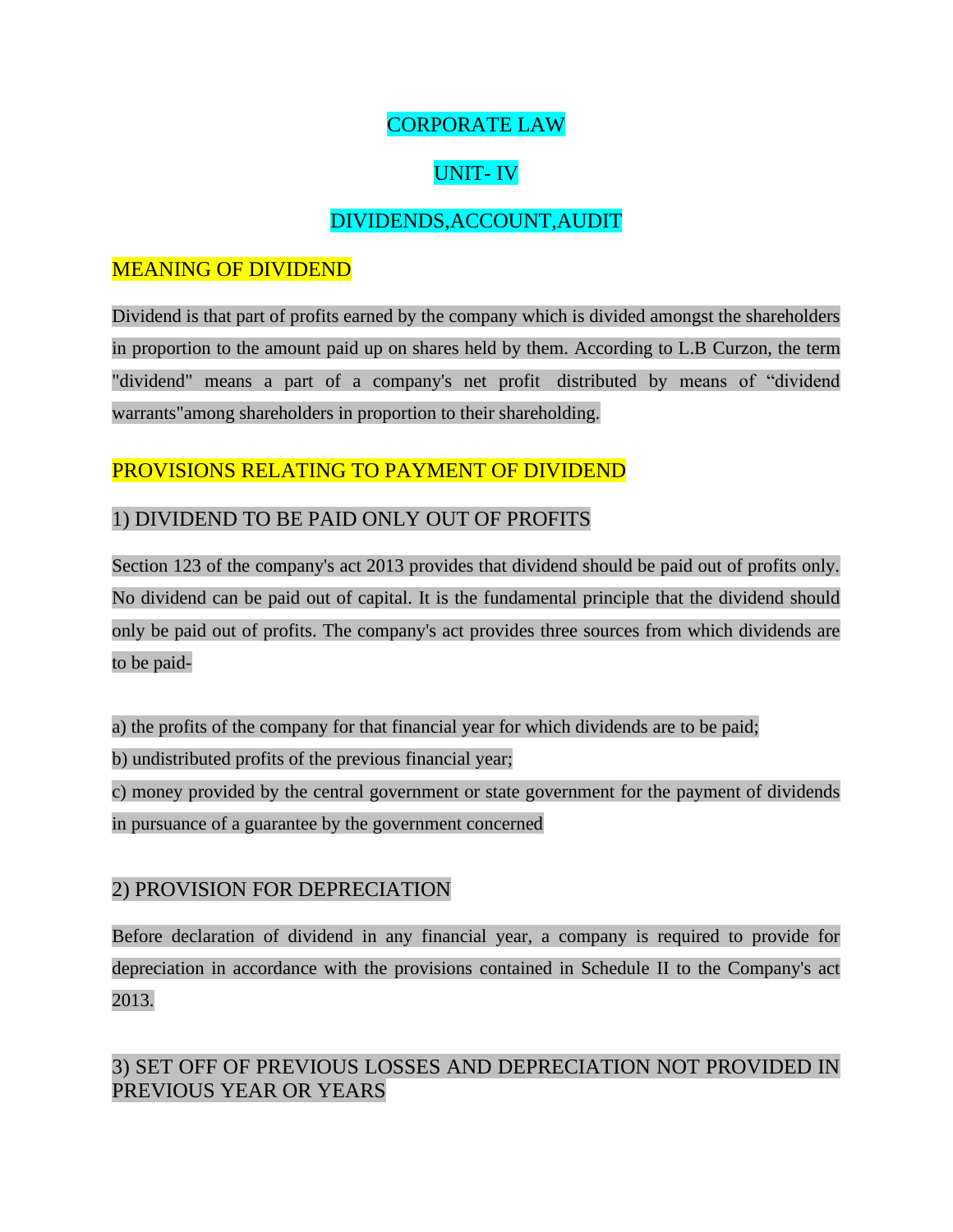No company shall declare dividend unless carried over previous losses and depreciation not provided in previous year or years are set off against profit of the company for the current year.

### 4) TRANSFER TO RESERVES

A company may, before the declaration of any dividend in any financial year, transfer such percentage of its profits for that financial year as it may consider appropriate to the reserves of the company.

### 5) DIVIDEND ONLY OUT OF FREE RESERVES

No dividend shall be declared or paid by a company from its reserves other that free reserves.

### 6) INTERIM DIVIDEND IN CASE OF PROFIT

The board of directors of a company may declare may declare interim dividend during any financial year out of the surplus in the profit and loss account and out of profits of the finanacial year in which such interim dividend is sought to be declared.

### 7) INTERIM DIVIDEND IN CASE OF LOSS

In case the company has incurred loss during the current financial year upto the end of the quarter immediately preceding the date of declaration of interim dividend, such interim dividend shall not be declared at a rate higher than the average.

## 8) DIVIDEND OUT OF FREE RESERVES IN CASE OF INADEQUACY OR ABSENCE OF PROFIT

Where, owing to inadequacy or absence of profits in any financial year, any company proposes to declare dividend out of the accumulated profits earned by it in previous years and transferred by the company to the reserves, such declaration of dividend shall not be made except in accordance with such rules may be prescribed in this behalf.

## 9) DECLARATION OF DIVIDEND OUT OF CAPITAL PROFITS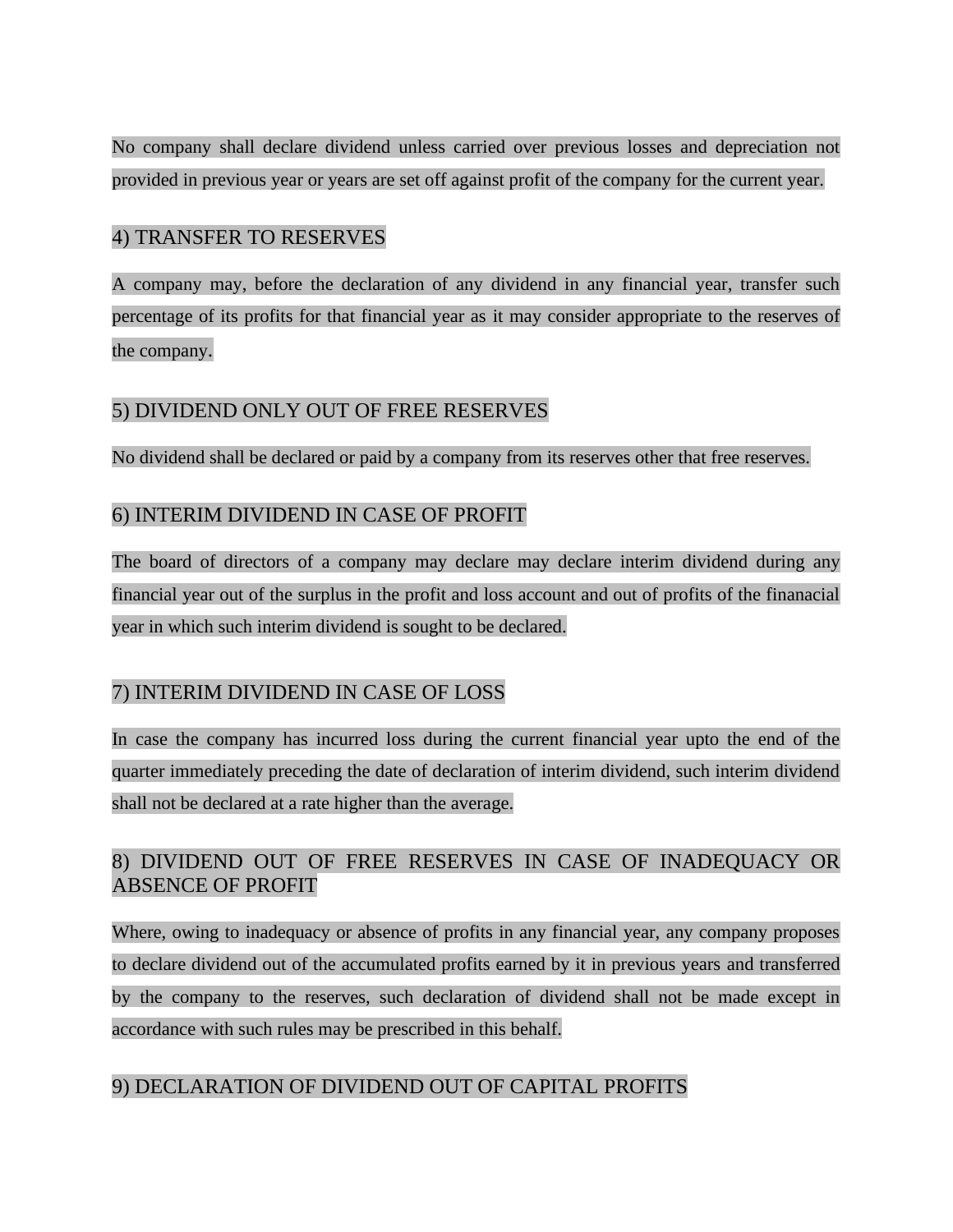There is no guidance given in the Companies Act 2013 as to whether capital profit can be used for distribution of dividend

### BOOKS OF ACCOUNTS

Section 2(13) of the Companies Act 2013 states that "books of account" includes records maintained in respect of:

(i) all sums of money received and expended by a company and matters in relation to which the receipts and expenditure takes place. (ii) all sales and purchase of goods and services by the company (iii) the assets and liabilities of the company and (iv) the items of cost as may be prescribed under section 148 in the case of a company which belongs to any class of companies specified.

### **PROVISIONS**

### MAINTENANCE OF BOOKS OF ACCOUNTS (section 128)

According to section 128 (1) of the Companies Act, 2013, every company shall prepare and keep at its registered office books of account and other relevant books and papers and financial statement for every financial year which give a true and fair view of the state of affairs of the company.

#### BOOKS OF ACCOUNT: OPEN FOR INSPECTION [Section 128 (3)]

In terms of Section 128(3) of the Companies Act 2013, these books of accounts and papers maintained by the company within India shall be open for inspection by any director during business hours.

In case of financial information maintained outside India, copies of such financial information shall be maintained and produced for inspection by any director.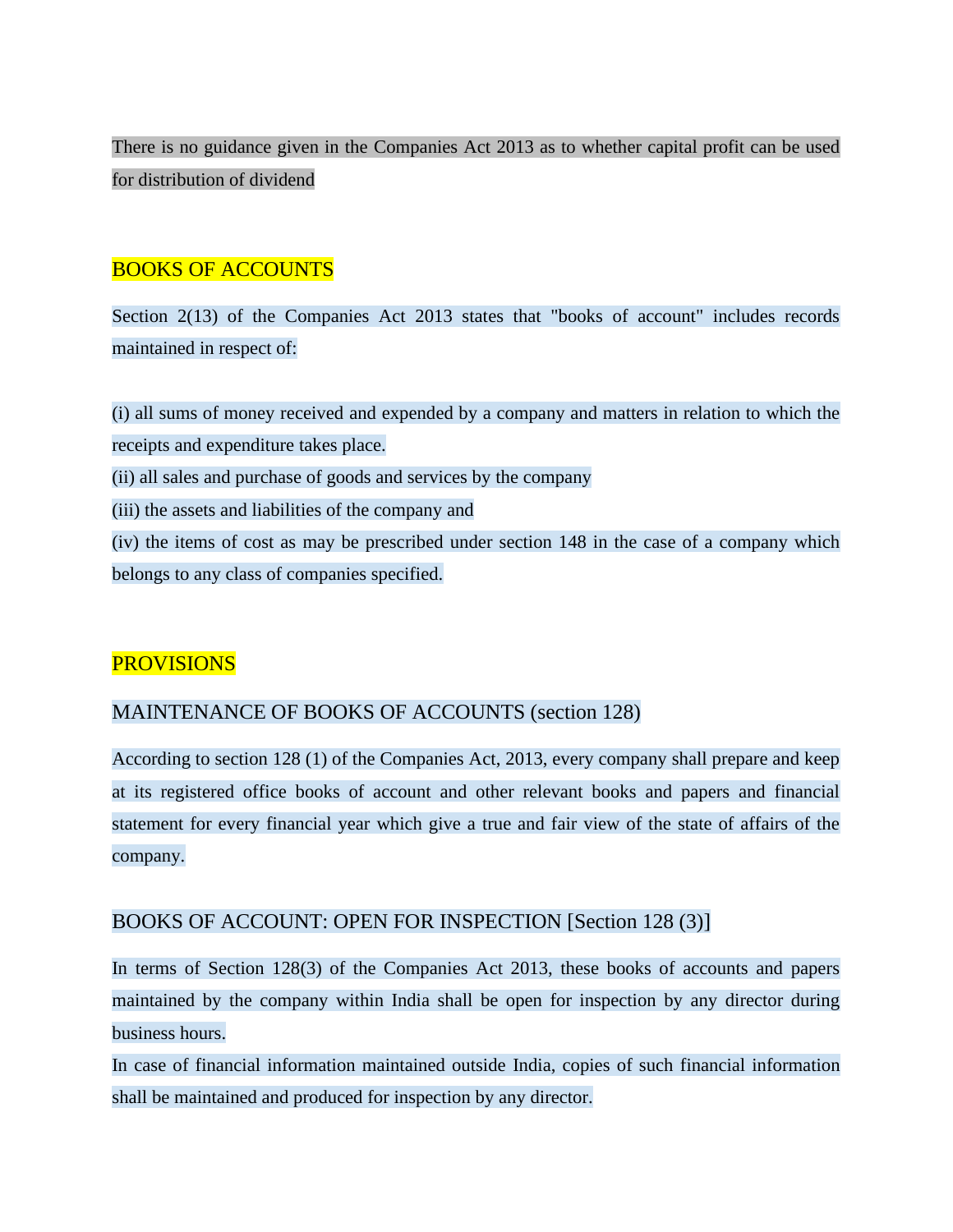## PERIOD FOR WHICH THE BOOKS OF ACCOUNT ARE TO BE KEPT [Section 128 (5)]

As provide in section 128 (5) of the Companies Act 2013, the books of accounts of every company relating to a period of not less than eight financial years immediately preceding a financial year.

## PERSON RESPONSIBLE FOR MAINTENANCE OF BOOKS OF ACCOUNTS [Section 128 (6)]

As provide in Section 128 (6) of the Companies Act 2013, the person responsible to take all reasonable steps to secure compliance by the company with the requirement of maintenance of books of accounts etc, shall be:

a) Managing director

- b) Whole-time director, in charge of finance
- c) Chief Financial Officer

d) Any other person of a company charged by the board with duty of complying with provisions of section 128.

## **AUDIT**

According to Montogomery, a leading American accountant, "Auditing is a systematic examination of the books of accounts and records of a business or other organisation, in order to ascertain or verify, and to report upon the facts regarding its financial operations and the results thereof"

### **PROVISIONS OF AUDIT**

INTERNAL AUDIT (section 138)

Section 138 (1) of the Company's Act provides that such class or classes of companies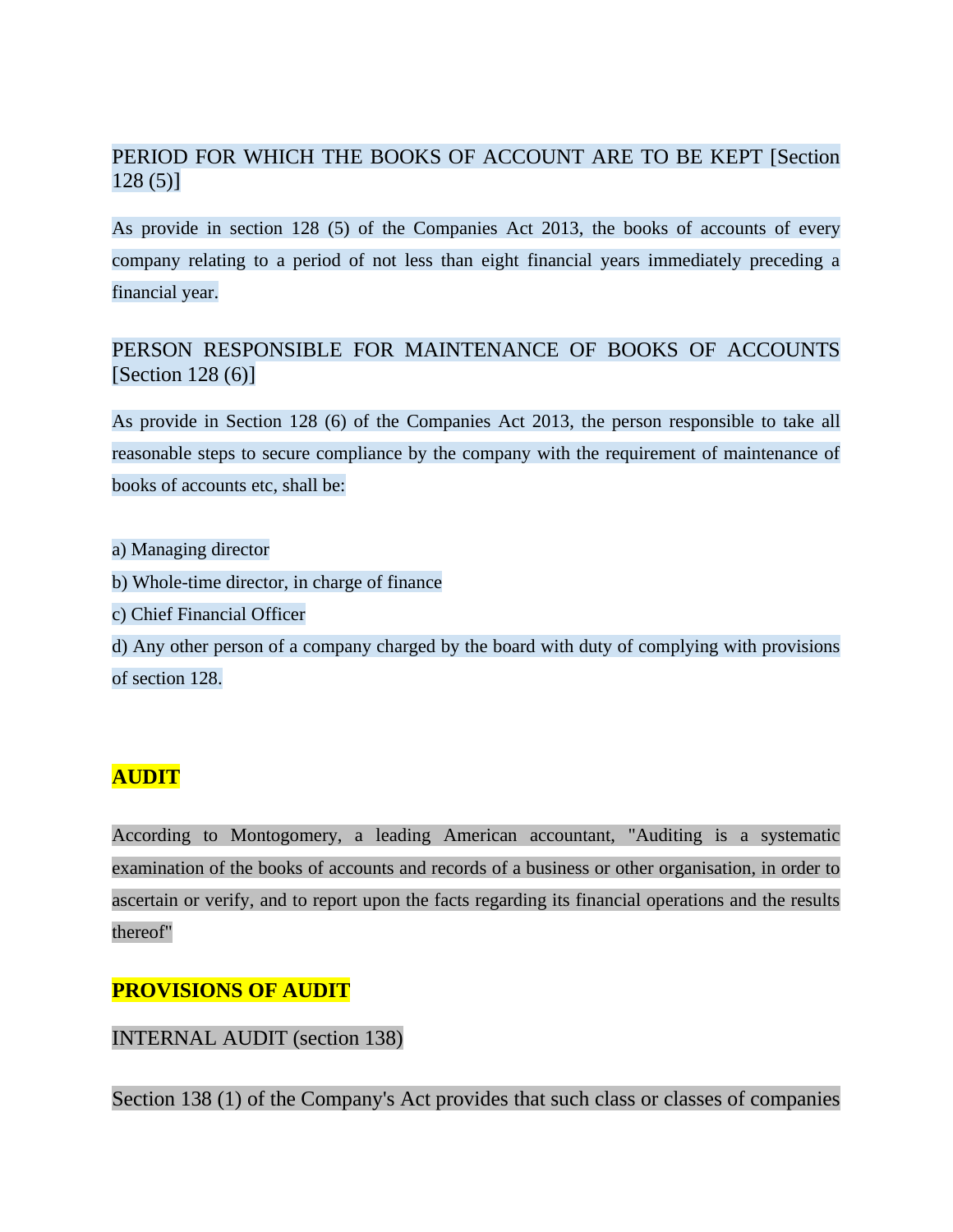as may be prescribed shall be required to appoint an internal auditor, who shall be either a chartered accountant or cost accountant, or such other professional as may be decided by the board to conduct internal audit of the functions and activities of the company

Company's required to appoint internal auditor

a) every listed company

b) every unlisted public company having-

i) paid up share capital of fifty crore rupees or more during the preceding financial year; or

ii) turnover of two hundred crore rupees or more during the preceding financial year

iii) outstanding loans or borrowings from banks or public financial institutions exceeding one hundred crore rupees or more at any point of time during the preceding financial year; or

iv) Outstanding deposits of twenty five crore rupees or more at any point of time during the preceding financial year.

c) every private company having-

i) turnover of two hundred crore rupees or more during the preceding financial year; or ii) outstanding loans or borrowings from banks or public financial institutions exceeding one hundred crore rupees or more at any point of time during the preceding financial year.

### QUALIFICATION OF AUDITOR (section 141)

According to section 141 (1) f the Companies Act 2013, a person shall be eligible for appointment as an auditor of a company only if he is a Chartered Accountant.

## **APPOINTMENT OF AUDITORS (SECTION 139)**

Appointment of auditors of a company can be categorised as under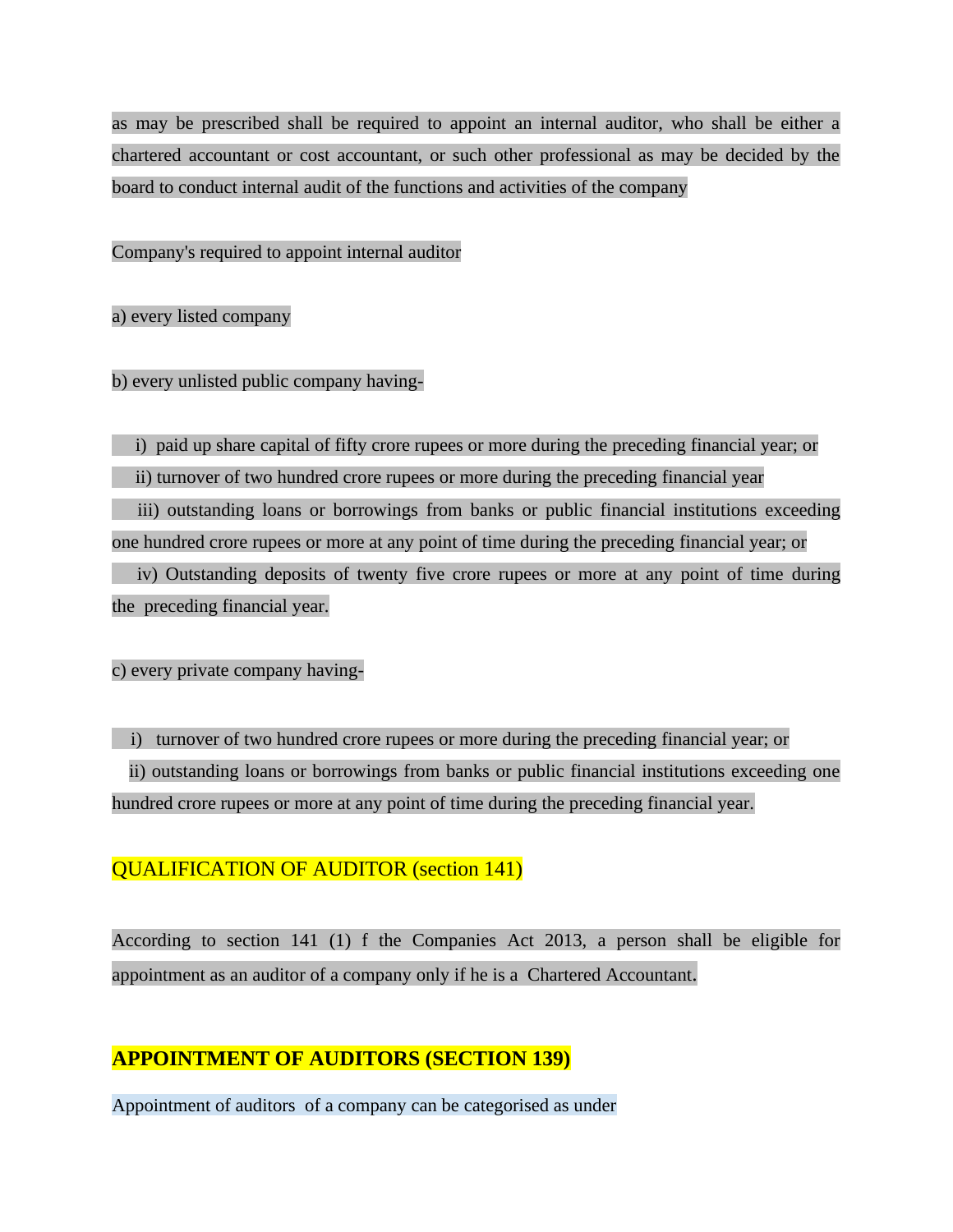#### (1) Appointment of First Auditor

(a) In case of a Government company or company controlled by Central Government or State Government.

(b) Other than a Government Company

(2) Appointment of Subsequent Auditor

(a) In case of a Government Company or company controlled by Central Government or State Government

(b) Other than a Government Company

(3) Appointment in case of casual vacancy

(a) In case of a Government company or company controlled by Central Government or State Government

(b) Other than a Government Company

#### ROTATION OF AUDITORS

With the implementation of Companies Act , 2013 the Ministry of Corporate Affairs has notified the provisions relating to rotation of Auditors w.e.f 1<sup>st</sup> April, 2014. Companies are now required to rotate the auditor of the firm.

Statutory provisions related to rotation of Auditors / Audit Firm Chapter x of Companies Act 2013 containing the 10 sections from Section 139 to Section 148 covers the provisions related to Audit and Auditors.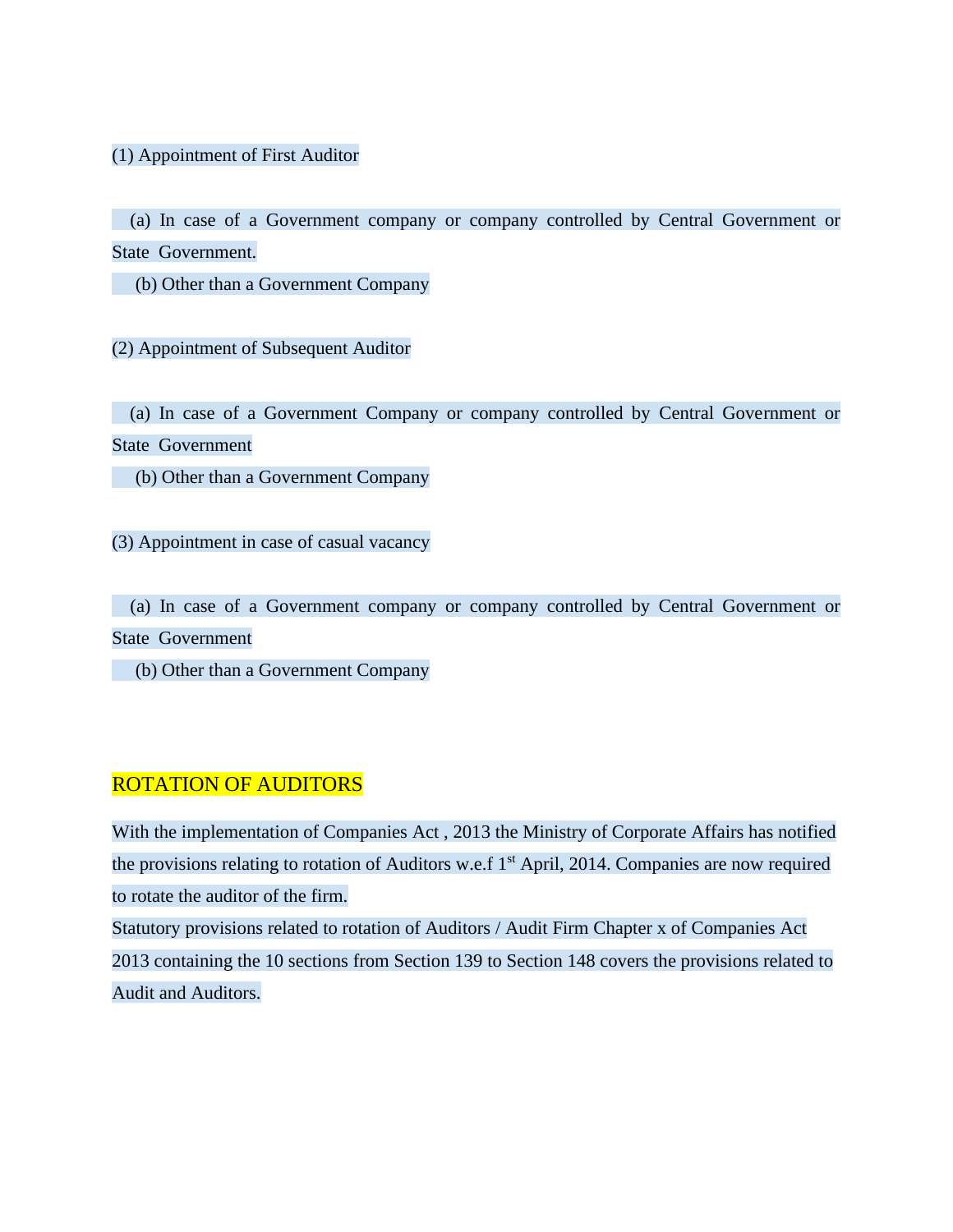#### CLASSES OF COMPANIES COVERED IN ROTATION SCHEME

According to Rule 5 of The Companies (Audit and Auditors) Rules, 2014 for the purposes of sub-section (2) of section 139 (Rotation of Auditors), the class of Companies shall mean the following classes of Companies excluding one person Companies and small companies:

#### (a) All listed companies

(b) All unlisted public companies having paid up share capital of rupees 10 crore or more;

(c) All private limited companies having paid up share capital of rupees 20 crore or more

(d) All companies having paid up share capital of below threshold limit mentioned in (a) and (b)

above, but having public borrowings from financial institutions, banks or public deposits of rupees 50 crore or more.

#### AUDIT REPORT

An audit report is a report prepared and presented by an auditor expressing his opinion on the financial statements of the organization under audit. It is a written opinion of an auditor regarding whether an entity's financial statements present fairly its financial position

According to Perry and Tailor, " Audit Report is a statement through which the auditor states his opinion of the view of the state of affairs represented by the balance sheet, profit and loss account etc"

#### SECRETARIAL AUDIT

" Secretarial Audit" has been introduced by the Companies Act, 2013. It is a process to check compliances made by the company under Corporate Law and other laws, rules, regulations, procedures etc. It is a mechanism to monitor compliance with the requirements of sated laws and processes.

#### COMPANIES IN WHICH SECRETARIAL AUDIT IS MANDATORY: